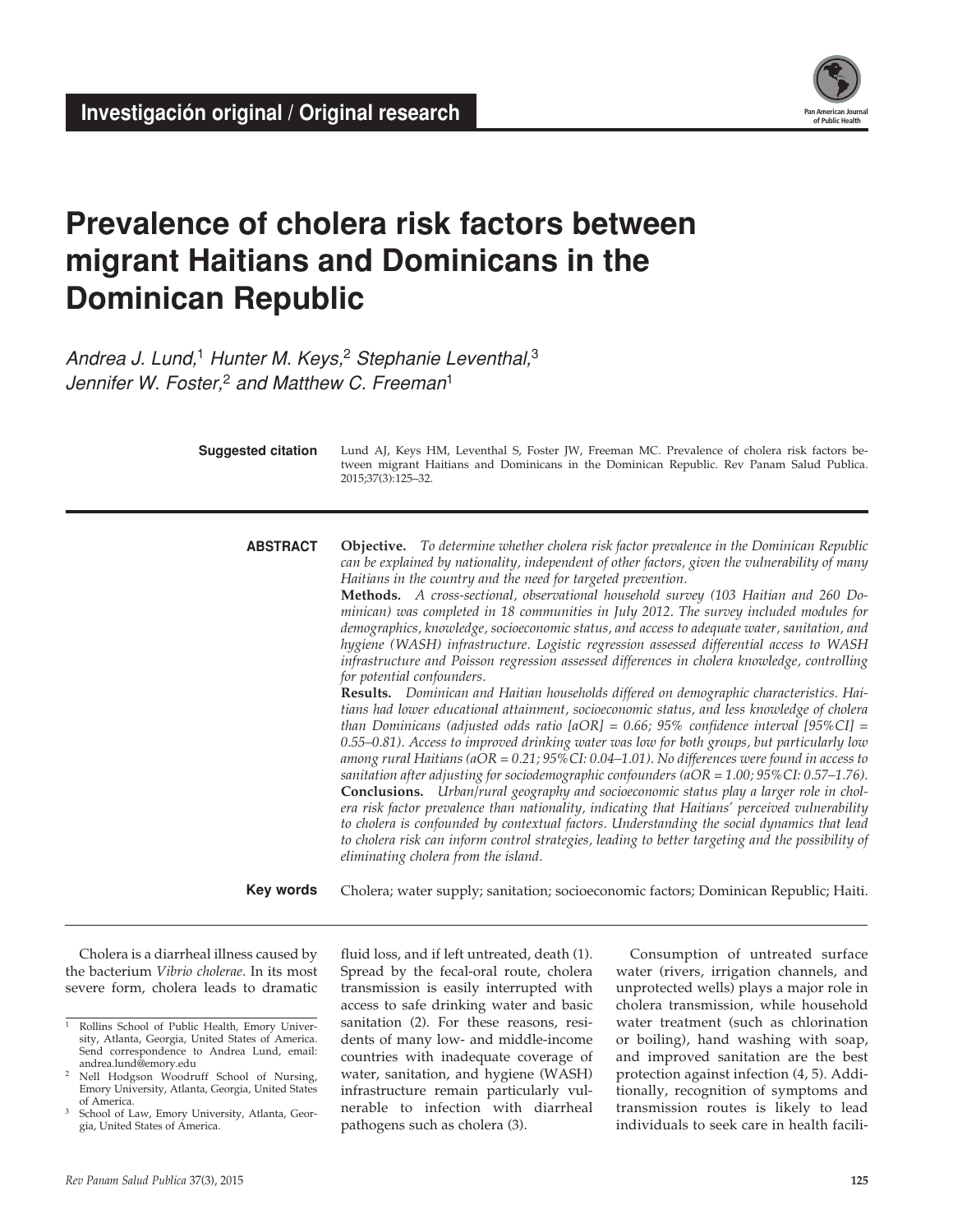ties, but only if the health care system is trusted.

Cholera was introduced to Haiti in October 2010, and rapidly spread across the island of Hispaniola, reaching the Dominican Republic within a month (6). In 2011, Haiti experienced more than 500 000 cholera cases and approximately 7 000 deaths, while the Dominican Republic reported 20 000 cases and 371 deaths (7). The severity of the epidemic in Haiti resulted from a nationwide lack of WASH infrastructure—only 26% of the population has access to improved sanitation and 64% uses a safe drinking water source (8). In contrast, sanitation and safe water coverage in the Dominican Republic is much higher—82% for both indicators (9).

Relations between Haiti and the Dominican Republic are marked by a long history of migration. Contemporary migration patterns on Hispaniola, coupled with shortcomings in WASH infrastructure, likely facilitated cholera's spread to the Dominican Republic (10). While migrant Haitians comprise an essential labor force in the Dominican economy, they are a marginalized population.

Given their longstanding socioeconomic vulnerability, migrant Haitians appear to be at a disproportionate risk for cholera infection, comprising 20% of cholera cases reported in the Dominican Republic in 2011 (7). The socioeconomic position of migrant Haitians in the Dominican Republic likely impacts their risk for infectious diseases, such as cholera. However, the circumstances surrounding cholera's emergence in the Dominican Republic have also exacerbated pre-existing nationalistic and racial tensions between the two countries, resulting in cholera-related stigma, and even, forced expulsions of Haitian migrants and Dominicans of Haitian descent (11).

Indeed, nationalism and racism are interwoven and historically rooted in Dominican society (12, 13), and cholera's epidemiology on the island has, to some extent, perpetuated anti-Haitian sentiments (14). During cholera outbreaks in other settings, certain racial, ethnic, and impoverished groups who had longendured socioeconomic vulnerability from structural violence were also blamed for cholera's spread (15, 16). Therefore, public health efforts that address cholera must be sensitive to the possibility of inadvertently blaming a

certain racial or socioeconomic group for the disease's emergence.

The objective of this study was to determine if cholera risk factors are more prevalent among migrant Haitians or Dominicans living in the Dominican Republic. In light of cholera's effect on pre-existing tensions between Haitians and Dominicans, particularly its support of mainstream discourse that links race or nationality to disease, this study aimed to identify which, if any, cholera risk factors could be explained by nationality, and which of those factors existed independent of other confounders, such as socioeconomic status, geography (rural/urban), and education level. Moreover, the characterization of differential risks for cholera among demographic groups is essential to effectively allocating public health resources and developing culturally-sensitive strategies and policies for eradicating cholera from the island of Hispaniola, a goal articulated by the Pan American Health Organization (PAHO) (17).

## **MATERIALS AND METHODS**

#### **Study design**

This was a cross-sectional, observational study that took place in four municipalities in the Duarte Province, Dominican Republic. Eighteen communities within these municipalities were selected based on recommendations from the provincial Ministry of Health office that identified these as particularly vulnerable to cholera or having a mixed Haitian-Dominican population (Figure 1). A sample size of 360 was chosen based on a 20 x 18 cluster design, determined to be sufficient to detect a 15% difference in risk factor prevalence at a 95% confidence interval (95%CI) with 80% power (18).

#### **Sampling procedure**

Households within each community were randomly selected using a randomwalk method (19). From a central point in each community, a pen was spun on the ground to determine the direction of sampling. Systematic sampling was then conducted along that direction using a randomly generated sampling interval. A population-based sampling interval was not possible since population data at the community level were not available. Population size was adjusted for by using weights in the analysis. At each house, enumerators asked to speak with the person in the household considered to know the most about health. The sur-



**FIGURE 1. Locations of municipalities surveyed in the Duarte province to assess cholera risk factors among migrants in the Dominican Republic, 2012**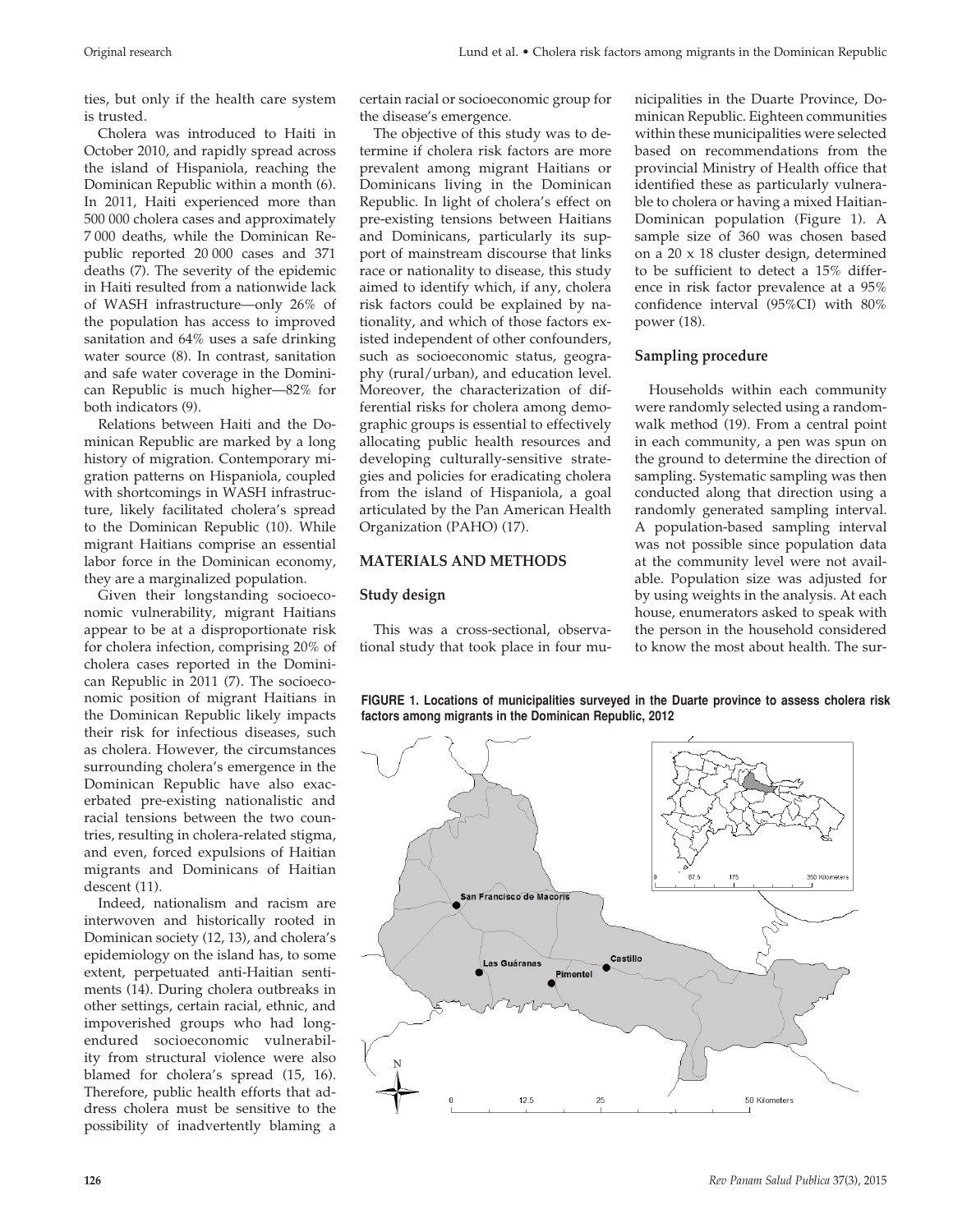vey was administered to that individual. Data were collected from 8–15 July 2012.

#### **Survey instrument**

The survey included modules for: basic demographics; knowledge of cholera symptoms and transmission, based on educational materials disseminated by the Ministry of Health; occurrence of cholera cases in the household; socioeconomic status based on household characteristics; access to WASH infrastructure; and the household's WASHrelated practices.

Responses to cholera knowledge questions were used to create a numerical knowledge score (higher scores indicated greater knowledge). Respondents were asked to identify, from memory, cholera symptoms and transmission routes, while enumerators marked responses on a coded list. Each correct response was awarded one point, while incorrect responses or a response of "I don't know" were awarded zero points.

Socioeconomic measures were collected that included household assets and structural characteristics of the home. WASH practices were assessed through a combination of closed-ended questions and observations. Responses were categorized according to the World Health Organization (WHO) Joint Monitoring Program for Water and Sanitation improved-unimproved criteria (20). More information on the calculation of socioeconomic status and numerical scores of cholera knowledge is available (see [Supplementary ma](http://www.paho.org/journal/index.php?option=com_docman&task=doc_download&gid=863&Itemid=275&lang=en)[terial:](http://www.paho.org/journal/index.php?option=com_docman&task=doc_download&gid=863&Itemid=275&lang=en) Composite Measures).

#### **Data processing and analysis**

Survey data were double-entered into two separate spreadsheets using Microsoft Excel™ (Microsoft Corporation, Redmond, Washington, United States). Excel Compare (Formula Software Incorporated, Barnaul, Russia) identified inconsistencies between the two files, and original surveys were consulted to resolve discrepancies. Following data collection, the quadrat method was used to obtain population estimates for use in analysis (21). All analyses incorporated post-stratification weights generated from these population estimates. Multiple imputations  $(n = 5)$  were performed on four variables so that regression analyses could account for the complex sampling design, and produce

valid estimates. Details on population estimates, post-stratification weighting, and multiple imputation are available ([Supplementary material](http://www.paho.org/journal/index.php?option=com_docman&task=doc_download&gid=863&Itemid=275&lang=en): Population Estimates and Multiple Imputation). All statistical analyses were conducted using SAS 9.3 (SAS Institute Incorporated, Cary, North Carolina, United States).

Logistic regression was used to quantify differences in demographic characteristics between Dominicans and migrant Haitians and between residents of urban and rural communities. These analyses accounted for weighting and sample design. Weighted percentages, which are representative of the overall population of the 18 surveyed communities, are reported with 95%CI.

Self-reported nationality was the independent variable of interest. Three logistic regression models assessed differential access to household WASH infrastructure. Dependent variables included whether a household had: (a) an improved drinking water source, (b) an improved toilet facility, and (c) a hand-washing facility ([Supplementary](http://www.paho.org/journal/index.php?option=com_docman&task=doc_download&gid=863&Itemid=275&lang=en)  [material:](http://www.paho.org/journal/index.php?option=com_docman&task=doc_download&gid=863&Itemid=275&lang=en) Composite Measures). Since the knowledge score was in essence count data, a Poisson regression was employed for this outcome. All models controlled for three potential confounders specified *a priori*: socioeconomic status, educational attainment, and urban/ rural geography. Effect modification of urban/rural geography on nationality was also explored for all four outcomes.

#### **Ethical considerations**

Research was conducted through a partnership between the Universidad Autónoma de Santo Domingo (Santo Domingo, Dominican Republic) and Emory University (Atlanta, Georgia, United States) with assistance from the provincial office of the Ministry of Health of Haiti. The field team was comprised of United States-based researchers, all proficient in Spanish, with one proficient in Haitian Kreyòl. Haitian and Dominican enumerators were recruited from the local, partnering university to collect survey data in their native language.

## **RESULTS**

#### **Demographics**

The sample comprised 260 Dominican households and 103 Haitian households (*n* = 363). Only 2 households (0.6%) reported a case of cholera within the previous 18 months. Haitians and Dominicans differed substantially on several demographic characteristics (Table 1). Dominican respondents were more frequently female (crude odds ratio [cOR] = 0.15; 95%CI: 0.08–0.28). Haitian respondents were younger (mean 31.1 years) than Dominicans (mean 43.6 years). Educational attainment was also lower among Haitians. The majority of Haitians (70.6%) reported no more than primary education, while more than half of Dominicans (57.8%) had at least a secondary education. Haitian respondents were predominately undocumented (71.0%).

Socioeconomic disparities were also apparent. Nearly all Haitian households surveyed (93.1%) fell into the lowest two socioeconomic quintiles, and almost half of Dominicans (44.9%) were in the highest socioeconomic quintile (Table 1). Haitian households were also less frequently found in urban communities (34.5%) than were Dominican ones (51.7%; Table 1).

#### **WASH risk factors**

WASH infrastructure and knowledge also differed significantly between Haitians and Dominicans. Access to an improved water source was low among both groups (approximately 20%), but did not differ between them  $(COR = 0.94; 95\%CI$ : 0.62–1.43; Table 1). Access to sanitation was higher among Dominicans (70.5%) than Haitians (38%). Hand-washing facilities were available in less than half of both Haitian and Dominican households, but were slightly more common among Dominicans (cOR = 1.42; 95%CI: 0.89– 2.26; Table 1). Dominicans were generally more knowledgeable about cholera, registering a median knowledge score of 3.22 (interquartile range [IQR] = 1.54–4.87) compared to a median of  $2.24$  (IQR = 0.11–3.22) among Haitians.

#### **Urban/rural geography**

Urban/rural differences in demographic and cholera risk factor frequencies were present (Table 2). Educational attainment was lower in rural areas, with 74.3% of rural respondents reporting no more than primary schooling; and higher in urban ones, with nearly 50% of urban residents reporting at least a secondary education. Urban households were more likely to have improved sanitation facili-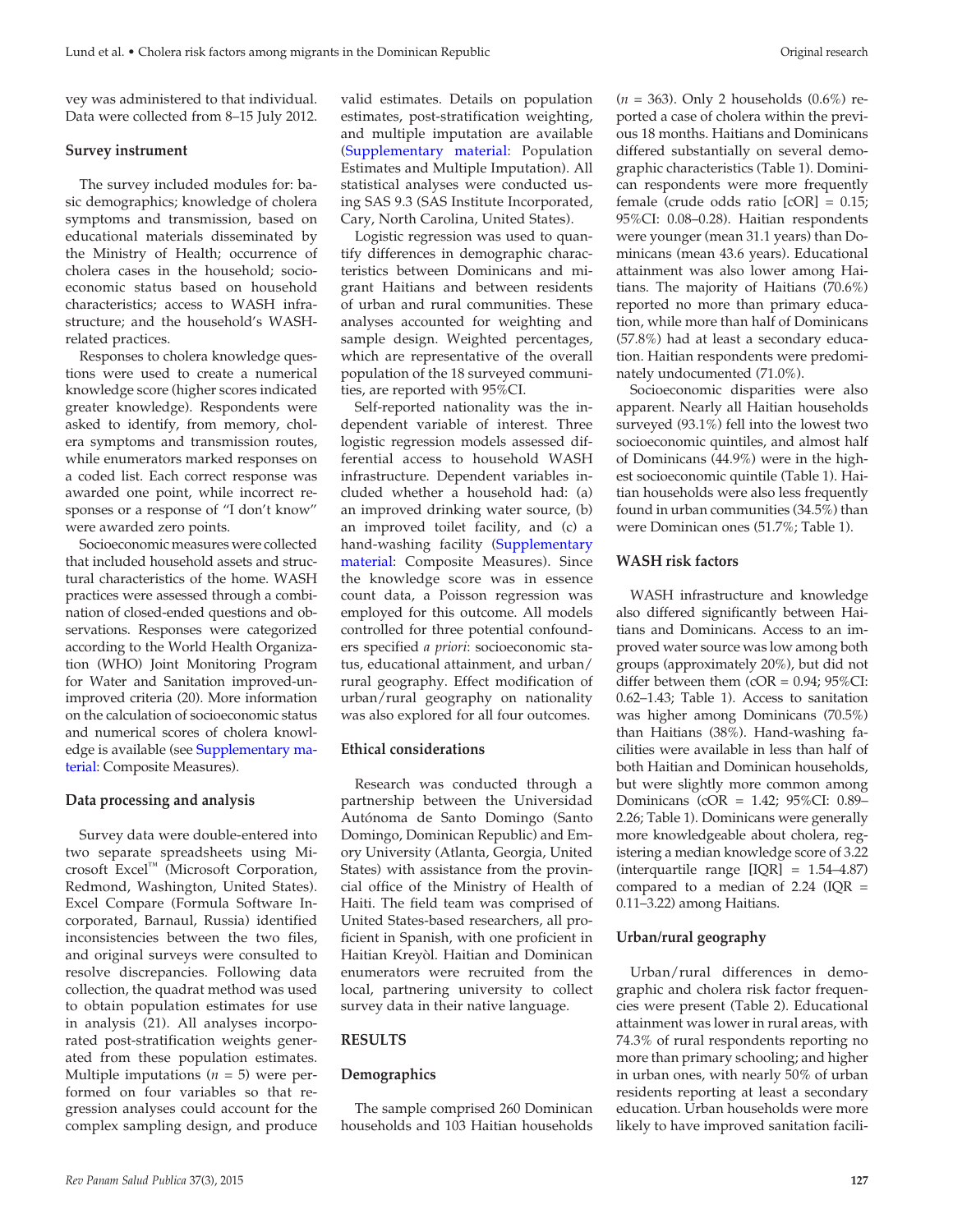| TABLE 1. Frequencies of demographic and risk factor variables among Dominicans and Haitians |
|---------------------------------------------------------------------------------------------|
| in a study of cholera risk, by nationality, Dominican Republic, 2012                        |

|                         | Dominican <sup>a</sup> |               | Haitian |               |            |                            |
|-------------------------|------------------------|---------------|---------|---------------|------------|----------------------------|
|                         | Percent                | 95%CI         | Percent | 95%CI         | cORb       | 95%CI                      |
| Demographics            |                        |               |         |               |            |                            |
| Geographic setting      |                        |               |         |               |            |                            |
| Urban                   | 51.7                   | 48.3-55.1     | 34.5    | $28.6 - 40.3$ | 5.26       | $3.08 - 9.00$ <sup>c</sup> |
| Household size (people) |                        |               |         |               |            |                            |
| $1 - 2$                 | 20.6                   | $13.5 - 27.7$ | 31.1    | $18.2 - 44.1$ | <b>REF</b> | <b>REF</b>                 |
| $3 - 5$                 | 64.6                   | $56.5 - 72.7$ | 54.3    | $40.1 - 68.5$ | 0.53       | $0.25 - 1.13$              |
| $\geq 6$                | 14.7                   | $9.8 - 19.7$  | 13.1    | $2.6 - 23.6$  | 0.56       | $0.19 - 1.71$              |
| Respondent age (years)  |                        |               |         |               |            |                            |
| $18 - 24$               | 16.2                   | $9.6 - 22.8$  | 24.1    | $11.7 - 36.4$ | <b>REF</b> | <b>REF</b>                 |
| $25 - 34$               | 24.5                   | $17.3 - 31.7$ | 49.0    | $34.6 - 63.4$ | 1.29       | $0.52 - 3.17$              |
| $35 - 44$               | 20.9                   | $14.4 - 27.4$ | 19.3    | $7.9 - 30.7$  | 0.59       | $0.21 - 1.68$              |
| $45 - 54$               | 9.9                    | $5.8 - 14.0$  | 3.2     | $0.0 - 6.9$   | 0.21       | $0.05 - 0.90^{\circ}$      |
| $\geq 55$               | 28.5                   | 20.9-36.2     | 3.4     | $0.2 - 6.6$   | 0.08       | $0.02 - 0.26c$             |
| Respondent gender       |                        |               |         |               |            |                            |
| Female                  | 74.7                   | $67.1 - 82.3$ | 30.1    | $20.1 - 40.2$ | 0.15       | $0.08 - 0.28$ <sup>c</sup> |
| Respondent education    |                        |               |         |               |            |                            |
| None                    | 12.3                   | $7.0 - 17.6$  | 14.3    | $4.9 - 23.7$  | <b>REF</b> | <b>REF</b>                 |
| Primary                 | 49.4                   | $41.3 - 57.5$ | 56.3    | $42.1 - 70.5$ | 0.98       | $0.38 - 2.51$              |
| Secondary +             | 38.3                   | $30.8 - 45.9$ | 29.4    | 15.9-42.9     | 0.66       | $0.24 - 1.85$              |
| Socioeconomic quintile  |                        |               |         |               |            |                            |
| Lowest two              | 18.6                   | $12.1 - 25.1$ | 93.1    | 88.0-98.1     | <b>REF</b> | <b>REF</b>                 |
| Middle                  | 26.5                   | $19.3 - 33.7$ | 6.6     | $1.6 - 11.6$  | 0.05       | $0.02 - 0.13$ c            |
| Highest two             | 54.9                   | 46.9-63.0     | 0.4     | $0.0 - 0.9$   | 0.001      | $0.000 - 0.006c$           |
| <b>Risk factors</b>     |                        |               |         |               |            |                            |
| Improved water          | 19.8                   | $13.1 - 26.5$ | 20.2    | $10.2 - 30.3$ | 0.94       | $0.62 - .43$               |
| Improved sanitation     | 70.5                   | $63.1 - 77.9$ | 37.9    | $24.5 - 51.3$ | 0.75       | $0.48 - 1.18$              |
| Hygiene facility        | 42.0                   | $34.1 - 49.8$ | 31.5    | $18.0 - 45.1$ | 1.42       | $0.89 - 2.26$              |
| Knowledge score         |                        |               |         |               |            |                            |
| None (0)                | 7.9                    | $4.1 - 11.7$  | 23.8    | $16.4 - 31.3$ | <b>REF</b> | <b>REF</b>                 |
| Low $(1-4)$             | 52.6                   | $44.1 - 61.1$ | 63.5    | $51.1 - 75.9$ | 1.57       | $0.82 - 2.98$              |
| High (5-8)              | 39.5                   | $31.1 - 47.9$ | 12.7    | $2.3 - 23.1$  | 0.22       | $0.08 - 0.60$ <sup>c</sup> |
|                         |                        |               |         |               |            |                            |

a Reference category for cOR calculations.

**b** Crude odds ratio. <sup>c</sup> Significant at  $\alpha$  < 0.05

ties (cOR = 4.38; 95%CI: 2.26–8.47; Table 2) and hand-washing facilities (cOR 2.83; 95%CI: 1.43, 5.62; Table 2), but less likely to have improved water sources (cOR = 0.35; 95%CI: 0.16–0.74; Table 2).

#### **Adjusted regression analyses**

Associations between cholera risk factors and nationality changed when controlling for potential confounders and testing for urban/rural effect modification (Table 3). Access to improved water did not differ between Haitians and Dominicans after adjusting for confounders (aOR = 0.77; 95%CI: 0.46–1.27). However, a test for urban/rural effect modification indicates that rural Haitians experience more difficulty accessing improved water than Dominicans and urban Haitians (aOR = 0.21; 95%CI:

0.04–1.01). There was no difference in improved sanitation access between Haitians and Dominicans after controlling for socioeconomic status, participant education, and urban/rural geography (aOR = 1.00; 95%CI: 0.44–1.57), nor evidence of urban/rural modification  $(P = 0.18)$ . However, Haitians were significantly more likely to have access to hygiene infrastructure than Dominicans (aOR = 1.78; 95%CI: 1.07– 2.96), an effect that was significantly modified by urban/rural geography  $(P < 0.01$ ; Table 3). Likelihood of access to hygiene infrastructure among Haitians was greater in rural areas (aOR = 6.57; 95%CI: 1.72–25.17) than in urban areas (aOR = 0.92; 95%CI: 0.56–1.52). Haitians had lower knowledge of cholera compared to Dominicans (crude risk ratio [cRR] = 0.66; 95%CI: 0.47–0.86),

a result that was not affected by confounding or urban/rural effect modification ( $P = 0.67$ ; Table 3).

#### **DISCUSSION**

This study explored the distribution and prevalence of cholera risk factors in urban and rural communities of Duarte Province, Dominican Republic, and compared those risk factors between migrant Haitian and Dominican households. Our goal was to understand if differences in WASH access could be explained solely by nationality, and the extent to which this risk was confounded by other factors such as socioeconomic status, geography, and educational attainment. Teasing out these related characteristics may help policymakers and planners better develop and target cholera mitigation strategies among vulnerable populations in the Dominican Republic. While Haitian and Dominican households differ on many demographic characteristics, differences in access to WASH infrastructure disappeared when accounting for these confounding characteristics. Socioeconomic and geographic conditions appeared more associated with WASH infrastructure than with nationality itself. In contrast, knowledge of cholera was lower among Haitian respondents than Dominicans, regardless of socioeconomic and geographic conditions. Observed disparities in socioeconomic, educational, and geographic characteristics between Haitian and Dominican households, rather than nationality alone, appear to explain disparities observed in the prevalence of cholera risk factors.

#### **Water and sanitation**

In both urban and rural areas and among both Haitians and Dominicans, use of an improved source of primary drinking water was low. This is due, in part, to the common use of bottled water, which the Joint Monitoring Program considers an unimproved source (20). In anecdotal accounts, both Haitian and Dominican participants expressed mistrust of the piped water system due to poor municipal accountability for safe water provision. The majority of residents purchase bottled water. Given the extreme socioeconomic conditions of Haitian households in our sample, purchasing bottled water for drinking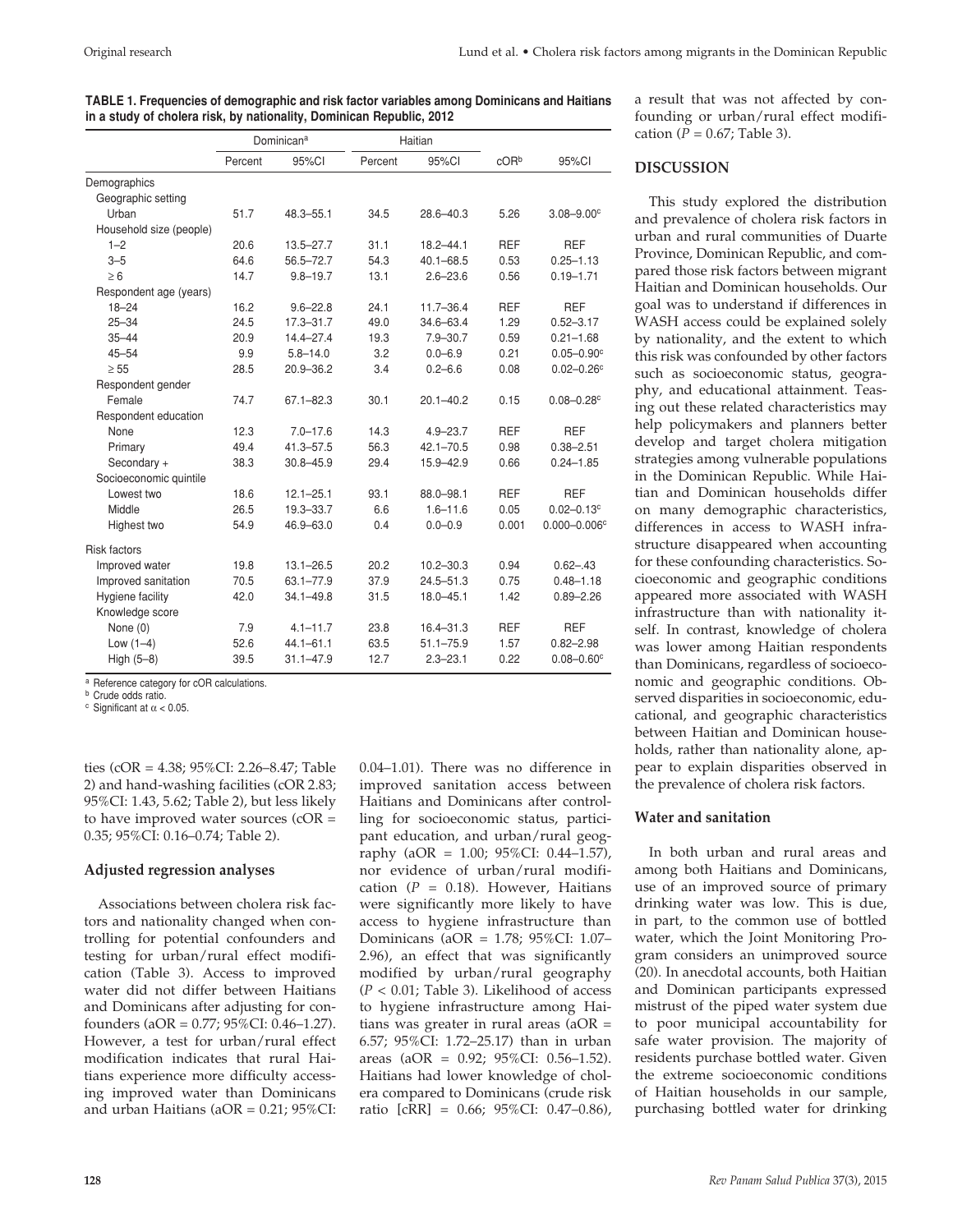**TABLE 2. Frequencies of demographic and risk factor variables by urban/rural geography in a study of cholera risk, Dominican Republic, 2012**

|                         | Urbana  |               | Rural   |               |            |                            |
|-------------------------|---------|---------------|---------|---------------|------------|----------------------------|
|                         | Percent | 95%CI         | Percent | 95%CI         | $c$ OR $b$ | 95%CI                      |
| Demographics            |         |               |         |               |            |                            |
| Nationality             |         |               |         |               |            |                            |
| Haitian                 | 5.6     | $4.1 - 7.1$   | 23.8    | $15.5 - 32.0$ | 5.26       | $3.08 - 9.00$ <sup>c</sup> |
| Household size (people) |         |               |         |               |            |                            |
| $1 - 2$                 | 16.2    | $9.6 - 22.8$  | 29.2    | $17.7 - 40.7$ | <b>REF</b> | <b>REF</b>                 |
| $3 - 5$                 | 64.0    | $55.2 - 72.8$ | 62.2    | $50.4 - 74.1$ | 0.532      | $0.25 - 1.14$              |
| $\geq 6$                | 19.8    | $12.6 - 27.0$ | 8.1     | $2.8 - 13.5$  | 0.225      | $0.08 - 0.62$ c            |
| Respondent age (years)  |         |               |         |               |            |                            |
| $18 - 24$               | 18.6    | $11.1 - 26.0$ | 15.7    | $6.5 - 25.0$  | <b>REF</b> | <b>REF</b>                 |
| $25 - 34$               | 24.4    | 16.5-32.2     | 32.2    | $21.3 - 43.1$ | 1.583      | $0.61 - 4.1$               |
| $35 - 44$               | 22.9    | 14.9-30.8     | 18.0    | $9.5 - 26.6$  | 0.946      | $0.34 - 2.63$              |
| $45 - 54$               | 11.8    | $6.3 - 17.4$  | 5.4     | $1.2 - 9.7$   | 0.549      | $0.17 - 1.83$              |
| $\geq 55$               | 22.1    | 14.5-29.7     | 28.6    | 16.6-40.7     | 1.553      | $0.55 - 4.37$              |
| Respondent gender       |         |               |         |               |            |                            |
| Female                  | 69.5    | 60.9-78.1     | 67.3    | 56.2-78.4     | 0.904      | $0.473 - 1.726$            |
| Respondent education    |         |               |         |               |            |                            |
| None                    | 10.2    | $4.8 - 15.5$  | 15.5    | $7.2 - 23.8$  | <b>REF</b> | <b>REF</b>                 |
| Primary                 | 43.4    | $34.3 - 52.4$ | 58.8    | 47.0-70.6     | 0.89       | $0.36 - 2.21$              |
| Secondary +             | 46.5    | $37.4 - 55.6$ | 25.7    | $15.3 - 36.1$ | 0.36       | $0.14 - 0.95$ c            |
| Socioeconomic quintile  |         |               |         |               |            |                            |
| Lowest two              | 23.7    | $16.5 - 30.8$ | 35.2    | $24.1 - 46.2$ | <b>REF</b> | <b>REF</b>                 |
| Middle                  | 25.0    | $17.1 - 33.0$ | 22.2    | $12.2 - 32.1$ | 0.61       | $0.28 - 1.36$              |
| Highest two             | 51.3    | $42.3 - 60.3$ | 42.6    | $30.3 - 55.0$ | 0.57       | $0.29 - 1.15$              |
| <b>Risk factors</b>     |         |               |         |               |            |                            |
| Improved water          | 12.4    | $6.6 - 18.2$  | 28.9    | $17.8 - 40.0$ | 0.35       | $0.16 - 0.74c$             |
| Improved sanitation     | 80.4    | 73.8-87.0     | 48.4    | $35.7 - 61.0$ | 4.38       | $2.26 - 8.47$ °            |
| Hygiene facility        | 41.3    | $32.6 - 50.1$ | 18.1    | $9.5 - 26.8$  | 2.83       | $1.43 - 5.62$ <sup>c</sup> |
| Knowledge score         |         |               |         |               |            |                            |
| None (0)                | 10.9    | $5.8 - 16.1$  | 9.1     | $4.8 - 13.4$  | <b>REF</b> | <b>REF</b>                 |
| Low $(1-4)$             | 49.3    | $40.1 - 58.5$ | 59.9    | $48.0 - 71.8$ | 1.46       | $0.67 - 3.18$              |
| High $(5-8)$            | 39.8    | $30.6 - 49.0$ | 31.0    | $19.2 - 42.8$ | 0.94       | $0.39 - 2.23$              |
|                         |         |               |         |               |            |                            |

a Reference category for cOR calculations.

**b** Crude odds ratio.

<sup>c</sup> Significant at α < 0.05.

is an unstable means for procurement. Under economic constraints, many Haitians likely are forced to draw water from open sources, such as collection containers and irrigation canals. Personal observations by the research team revealed that canals were often used for

overt drainage of latrines, while Haitian participants described using canal water out of economic necessity (22).

Our results reveal that drinking water access in Duarte Province can be explained as much by socioeconomic status, geography, and education as

by nationality. Future cholera control and elimination efforts should focus on equitable and sustainable provision of drinking water in communities with unreliable or unstable water supplies. In particular, rural communities' dependence on irrigation canals for drinking water is a major risk factor for infection. Cholera elimination strategies that specifically target the poor and rural communities that depend on irrigation canals for their water supply could address the problem of unstable and unsafe procurement. Such interventions in poor, rural communities would benefit both Haitians and Dominican residents, reducing the risk of cholera and other diarrheal pathogens, and potentially alleviating the cholera-related stigma felt by many Haitians living in the Dominican Republic.

While crude estimates indicate that migrant Haitians suffer from low access to improved sanitation, this appears largely a result of the socioeconomic differences between them and Dominicans. Social determinants have become increasingly important to the understanding of cholera dynamics. Associations between socioeconomic status, environmental conditions, and cholera prevalence were identified during the 1990s epidemic in Latin America (23), while recent work in Bangladesh addressed this relationship more directly through a longitudinal analysis (24). In this study, socioeconomic status explained more variation in cholera occurrence than any other variable, including sanitation (24). The multidimensionality of socioeconomic status could thus serve as a proxy for many of cholera's environmental and social risk factors, including those related to WASH infrastructure, and has been proposed as a central risk factor for cholera (13). Consequently, observed

**TABLE 3. Measures of effect and 95% confidence intervals (95%CI) for logistic and Poisson regression models of cholera risk factors of interest**  with respect to self-reported nationality. Adjusted models account for education, socioeconomic status, and urban/rural geography. Urban/rural **stratification indicates test for effect modification. Dominican Republic, 2012**

|                        | Crude |                | Adiusted |                | Urban |                | Rural |                         |                        |  |
|------------------------|-------|----------------|----------|----------------|-------|----------------|-------|-------------------------|------------------------|--|
| Outcome                | cOR   | 95%CI          | aOR      | 95%Cl          | aOR   | 95% CI         | aOR   | 95%CI                   | $P$ value <sup>a</sup> |  |
| Water                  | 0.94  | $0.62 - 1.43$  | 0.77     | $0.46 - 1.27$  | 1.38  | $0.76 - 2.23$  | 0.21  | $0.04 - 1.01$           | 0.05                   |  |
| Sanitation             | 0.75  | $0.48 - 1.18$  | 1.00     | $0.44 - 1.57$  | 0.73  | $0.42 - 1.28$  | 2.45  | $0.67 - 8.97$           | 0.18                   |  |
| Hygiene                | 1.42  | $0.8 - 2.26$   | 1.78     | $1.07 - 2.96b$ | 0.92  | $0.56 - 1.52$  | 6.57  | 1.72-25.17 <sup>b</sup> | 0.006 <sup>b</sup>     |  |
| Knowledge <sup>c</sup> | 0.65  | $0.54 - 0.79b$ | 0.66     | $0.47 - 0.86b$ | 0.68  | $0.45 - 0.92b$ | 0.94  | $0.65 - 1.23$           | 0.67                   |  |

a Wald test for effect modification.

<sup>b</sup> Indicates significance at  $\alpha$  < 0.05.<br><sup>c</sup> Adjusted rate ratio (aRR).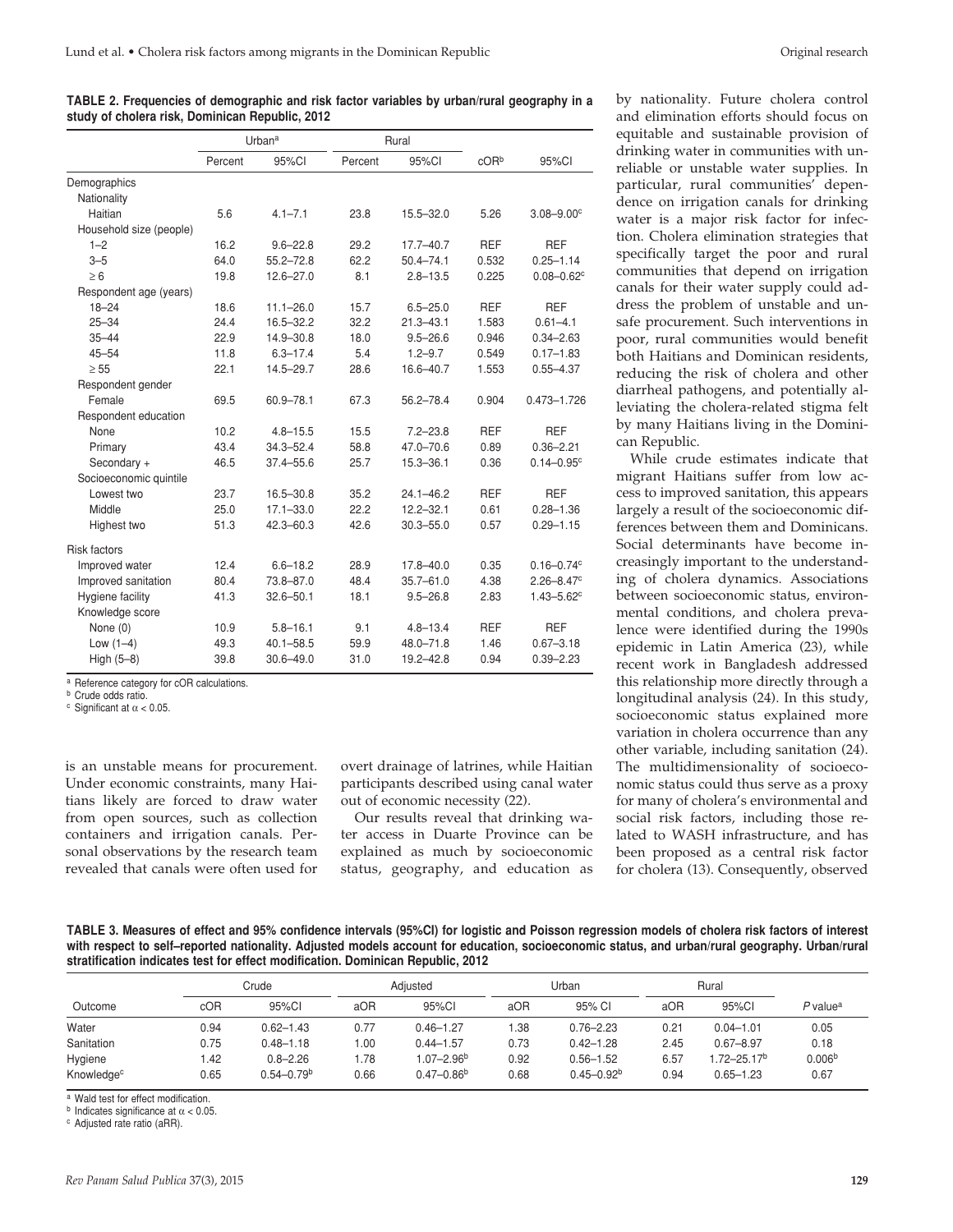disparities in access to improved sanitation indicate that the primary difference between Haitians and Dominicans in the Dominican Republic is position in society. With socioeconomic status comprising a fundamental difference between the two groups, improvements to standards of living for migrant Haitians, particularly in rural and agricultural settings, should be central to cholera control and elimination strategies.

## **Hygiene**

This analysis revealed that Haitian households were more likely to have access to a hygiene facility. This effect was modified by urban/rural geography, such that Haitians in rural areas were much more likely than Haitians in urban ones to have hygiene infrastructure in their homes. Field observations in this study do not support this conclusion, as hygiene infrastructure was infrequently available, if not entirely absent, in rural communities. This finding is similarly not supported by existing literature. It is possible that rural Haitian respondents interpreted the survey question differently than expected, and households that utilized the irrigation canal for handwashing answered "yes" when asked if they had a place for hand-washing. Since hand hygiene is highly dependent on available water supply, we would expect water and hygiene results to be similar in direction and magnitude (25, 26). The most readily available water supply in many rural communities is the irrigation canal, a source of surface water with high risk of contamination (4, 5).

# **Knowledge of cholera**

Cholera knowledge among Haitians was lower than among Dominicans, even when controlling for other demographic characteristics. Knowledge scores were based on information prepared and distributed by the Ministry of Health of the Dominican Republic. Consequently, differences in cholera knowledge observed between Haitians and Dominicans may be the result of ineffective reach by the Ministry's cholera education messages in migrant Haitian communities.

Low cholera knowledge among migrant Haitians reflects several possible barriers to health communication. Poor knowledge among Haitians may also reflect difficulty reaching a marginalized

Linguistic, literacy, and cultural barriers can contribute to low cholera knowledge among migrant Haitians (28, 29). Spanish proficiency among Haitians varies greatly depending on length of time spent in the Dominican Republic, and Spanish-language messaging may not reach Haitians with low language proficiency (27). To address language barriers, the Dominican Ministry of Health has created and distributed cholera education materials in Haitian Kreyòl, but these materials relied heavily on text, rendering the content inaccessible to the large proportion of migrant Haitians with little or no education (30). Similarly, traditional beliefs about disease causation among Haitians may differ from biomedical explanations of cholera transmission tested in the survey (31), such that some Haitians may delay or seek care elsewhere.

In addition to these barriers, Haitians encounter substantial barriers to health care (29). Many avoid seeking health care, drastically limiting opportunities to communicate cholera prevention information in the clinical setting, and reaching only the minority of Haitians covered by the national insurance program or those able to afford fee-for-service care (29, 30). These results emphasize the importance of tailoring health messaging to the social, political, and geographic context of the country's migrant Haitian population (32). Radio messages were successful in promoting cholera prevention in Haiti (33). Despite the effectiveness of this approach in Haiti, our survey results indicated that few Haitian households own a radio and fewer still receive health information via this medium. In the Dominican Republic, effective communication with migrant Haitian populations in the province may be best accomplished through a community-based approach that incorporates local community leaders to educate community members (29, 34).

## **Limitations**

The cross-sectional nature of the survey precludes inference of causal relationship, while the relatively small sample size limits the precision of the estimates. Limitations of sample size also made the detailed examination of certain risk factors, such as exposure to surface water, impossible. Exposure to surface water, either through bathing or drinking, is considered a major risk factor in the current pandemic. This exposure was infrequent in our sample, but appeared to be more common in rural areas and among Haitians. In future studies, surface water exposure may be an important consideration in assessing cholera risk in highly vulnerable communities. Additionally, rural focus group participants reported that men who work in the rice fields commonly drink water from the canal. This emphasizes the importance of examining holistic exposure scenarios, since inadequate WASH infrastructure may be present not only at home, but also in schools and workplaces. A household-level investigation neglects cholera risk factors encountered in the work place. In addition, in 9 communities there were no Haitian households enrolled, and Haitian research assistants completed surveys with Dominican respondents (*n* = 78), a potential source of response bias.

# **Conclusions**

While migrant Haitians comprise an impoverished and marginalized section of Dominican society, vulnerability to cholera infection extends well beyond distinctions of nationality. Socioeconomic and geographic factors play a central role in cholera risk in the Dominican Republic, such that both Dominicans and migrant Haitians residing in impoverished, rural communities are especially vulnerable. As a result, health programs in the Dominican Republic must consider the impact of these socioeconomic disparities and develop messaging and control programs that account for them. Major areas to address are shortcomings in basic services, including WASH infrastructure and access to healthcare facilities. In addition, behavior change communication strategies may be useful, but they should avoid singling out certain groups (such as the poor, or migrant Haitians), with the implicit message that failure to enact such behaviors implies a fault of their own (15). Ultimately, a productive step toward eliminating cholera from Hispaniola would be to challenge racialized or nationalistic discourse, and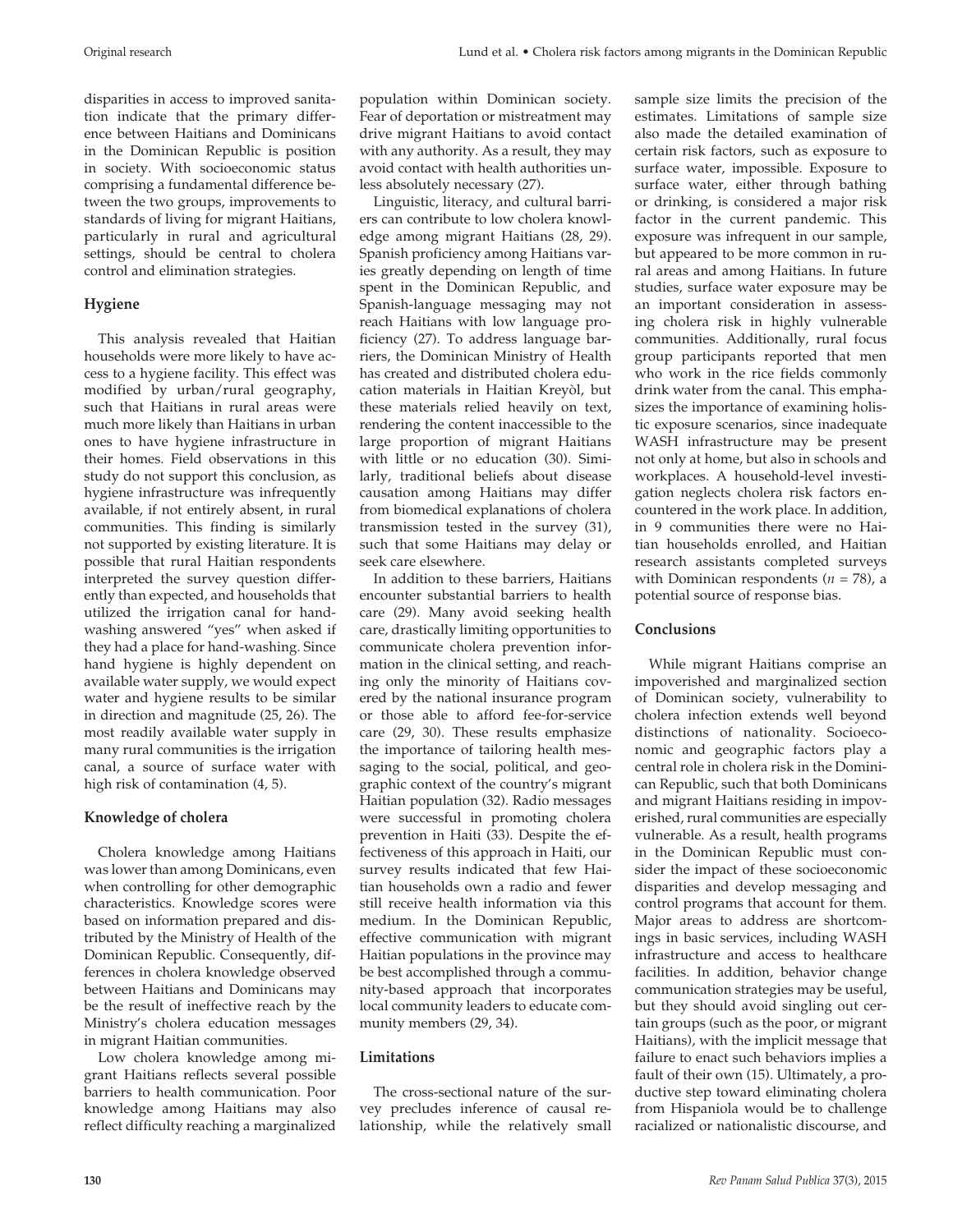instead frame cholera as a disease that thrives amidst socioeconomic disparity, thereby necessitating collaborative action among all members of society.

**Acknowledgements.** The authors gratefully acknowledge the field team and Haitian and Dominican students who collected all the household survey data. Rosa Burgos and Rafael Castillo at the Universidad Autónoma de Santo Domingo (Campus Universitaria del Nordeste, San Francisco de Macoris, Dominican Republic) and Luis Dominguez at the Ministry of Health of the Dominican Republic provided essential in-country support. The Emory Global Health Institute (Emory University, Atlanta, Georgia, United States) provided the funding that made field work in the Dominican Republic possible. Tom Taylor at the Centers for Disease Control and Prevention (Atlanta, Georgia, United States) provided valuable advice on study design and power analysis, while Paul Weiss at Emory University (Atlanta Georgia, United States) advised on methods for multiple imputation. This study was declared exempt by the Emory University Institutional Review Board (Study #IRB00057667).

#### **Conflicts of interest.** None.

#### **REFERENCES**

- 1. Miller JG. Cholera: modern pandemic disease of ancient lineage. Emerg Infect Dis. 2011;17(11):2099–14.
- 2. Hart CA, Shears P. Bacterial enteropathogens. In: Cook GC, Zumla AI, eds. Manson's Tropical Disease. London: Saunders; 2009.
- 3. World Health Organization, United Nations Children's Fund. Progress on sanitation and drinking water: 2010 update. Geneva: WHO/ UNICEF; 2010.
- 4. Glass RI, Black RE. The epidemiology of cholera. In: Barua D, Greenough III WB, eds. Cholera. New York: Plenum; 1992. Pp. 129–54.
- 5. Tauxe RV, Mintz E, Quick R. Epidemic cholera in the New World: translating field epidemiology into new prevention strategies. Emerg Infect Dis. 1995;1(4):141–6.
- 6. United States Centers for Disease Control and Prevention. Update on cholera: Haiti, Dominican Republic, and Florida, 2010. Morb Mortal Wkly Rep. 2010;59(50):1637–41.
- 7. Pimentel R, Moya J. Epidemia de colera en Republica Dominicana. Cólera en República Dominicana: Lecciones aprendidas a un año de la epidemia. Santo Domingo: Organización Panamericana de la Salud; 2012.
- 8. United Nations Children's Fund. At a glance: Haiti 2013. Available from: www.unicef.org/ infobycountry/haiti\_statistics.html Accessed on 22 March 2015.
- 9. United Nations Children's Fund. At a glance: Dominican Republic 2013. Available from: www.unicef.org/infobycountry/domre public\_statistics.html Accessed on 22 March 2015
- 10. Gulland A. Building hygiene infrastructure is key to ending Haitian cholera epidemic, agree agencies. BMJ. 2012;344:e95.
- 11. Amnesty International. Dominican Republic must stop forcible deportation of Haitians. Available from: www.amnestyusa.org/ news/press-releases/dominican-republicamnesty-international-calls-the-dominicanrepublic-to-stop-forcible-deportation-o Accessed on 22 March 2015.
- 12. Sagas E, Inoa O. The Dominican people: a documentary history. Princeton, NJ: Markus Wiener; 2003.
- 13. Martinez S. Peripheral migrants: Haitians and Dominican sugar cane plantations. Knoxville, TN: University of Tennessee Press; 1995.
- 14. Keys HM, Kaiser BN, Foster JW, Burgos Minaya RY, Kohrt BA. Perceived discrimination, humiliation and mental health: a mixedmethods study among Haitian migrants in the Dominican Republic. Ethn Health. 2015; 20(3):219–40.
- 15. Nations MK, Monte CM. "I'm not dog, no!": Cries of resistance against cholera control campaigns. Soc Sci Med. 1996;43(6):1007–24.
- 16. Briggs CL, Mantini-Briggs C. Stories in the time of cholera: racial profiling during a medical nightmare. Berkeley: University of California Press; 2003.
- 17. Periago MR, Frieden TR, Tappero JW, De Cock KM, Aasen B, Andrus JK. Elimination of cholera transmission in Haiti and the Dominican Republic. Lancet. 2012;379(9812): e12–3.
- 18. Casagrande JT, Pike MC, Smith PG. An improved approximate formula for calculating sample sizes for comparing two binomial distributions. Biometrics. 1978;34:483–6.
- 19. United Nations Children's Fund. Rapid assessment sampling in emergency situations, 2010. Available from: www.unicef.org/ eapro/Rapid\_assessment\_sampling\_booklet. pdf Accessed on 22 March 2015.
- 20. World Health Organization, United Nations Children's Fund. Joint Monitoring Program for Water Supply and Sanitation. Geneva: WHO/UNICEF; 2004. Available from: www. wssinfo.org/definitions-methods/watsancategories/ Accessed on 22 March 2015
- 21. Henderson A. Desk review: Estimating population size in emergencies. Rome: United Nations World Food Program; 2006.
- 22. Blocker FM. Clorox and canal water: characterizing cholera risk factors for Haitian migrants living in the Dominican Republic. Atlanta: Emory University; 2013.
- 23. Ackers M, Quick RE, Drasbeck CJ, Hutwagner L, Tauxe RV. Are there national risk factors for epidemic cholera? The correlation between socioeconomic indices and cholera incidence. Int JEpidemiol. 1998;27:330–4.
- 24. Root ED, Rodd J, Yunus M, Emch M. The role of socioeconomic status in longitudinal trends of cholera in Matlab, Bangladesh, 1993–2007. PLoS Negl Trop Dis. 2013;7(1):1–11.
- 25. Bartram J, Cairncross S. Hygiene, sanitation and water: forgotten foundations of health. PLoS Med. 2010;7(11):e1000367.
- 26. Hunter PR, MacDonald AM, Carter RC. Water supply and health. PLoS Med. 2010;7(11):e1000361.
- 27. Ferguson J. Migration in the Caribbean: Haiti, the Dominican Republic and beyond. London: Minority Rights Group International; 2013.
- 28. Lasseter JH, Callister LC. The impact of migration on the health of voluntary migrants in Western society: a review of the literature. J Transcult Nurs. 2009;20(1):93–104.
- 29. Leventhal S. A gap between ideals and reality: the right to health and the inaccessibility of healthcare for Haitian migrant workers in the Dominican Republic. Emory International Law Review. 2014;27(2): 1249–89.
- 30. Hubley JH. Barriers to health education in developing countries. Health Educ Res. 1986;1(4):233–45.
- 31. Desanits L, Thomas JT. Health education and the immigrant Haitian mother: cultural insights for community health nurses. Public Health Nurs. 1992;9(2):87–96.
- 32. Quick R, Thompson BL, Zuniga A, Dominguez G, De Brizuela EL, De Palma O, et al. Epidemic cholera in rural El Salvador: risk factors in a region covered by a cholera prevention campaign. Epidemiol Infect. 1995;114:249–55.
- 33. Beau De Rochars VE, Tipret J, Patrick M, Jacobson L, Barbour KE, Berendes D, et al. Knowledge, attitudes, and practices related to treatment and prevention of cholera, Haiti, 2010. Emerg Infect Dis. 2011;17(11):2158–61.
- 34. Einarsdottir J, Passa A, Gunnlaugsson G. Health education and cholera in rural Guinea-Bissau. Int J Infect Dis. 2001;5(3):133–8.

Manuscript received on 17 September 2014. Revised version accepted for publication on 6 March 2015.